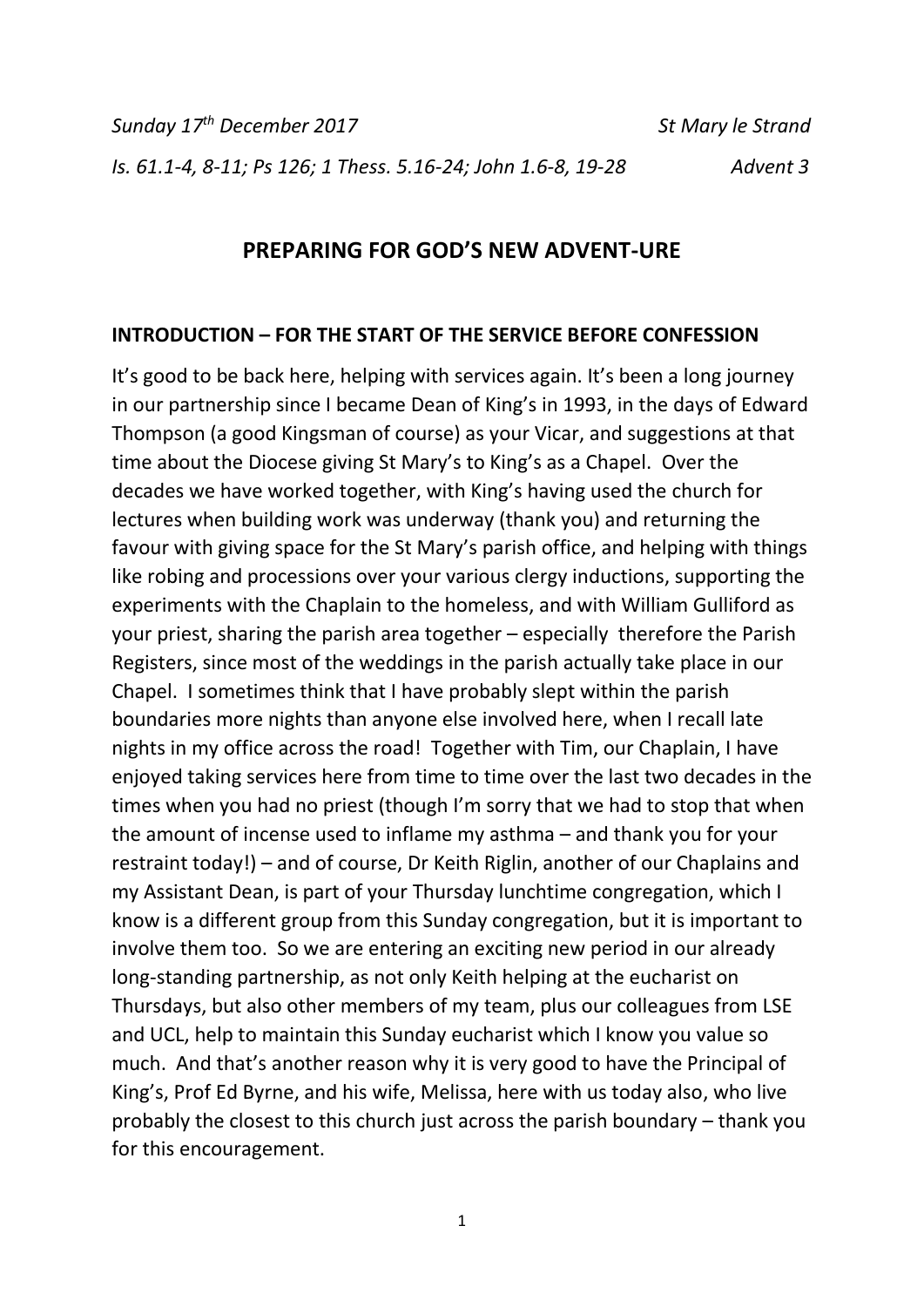*Sunday 17th December 2017 St Mary le Strand Is. 61.1-4, 8-11; Ps 126; 1 Thess. 5.16-24; John 1.6-8, 19-28 Advent 3*

# **SERMON: PREPARING FOR GOD'S NEW ADVENT-URE**

## **INTRODUCTION**

We are of course in the penitential season of Advent, that time of expectant waiting and longing for God to do something new among us. We have just had over a thousand people through our Chapel for our various Advent Carol services by candlelight, with the readings, prayers, hymns and choral anthems, all full of that Advent longing for the coming of God in power and majesty to right wrongs and bring new life. As the old Advent anthem puts is, *exspectans exspectavi*, repeating the Hebrew way of combining a verb and participle – I am waiting expectantly waiting. So preparing for God's new **Advent**-ure is very much an **Advent** theme – and that's what we are all doing here in St Mary le Strand. This Advent theme of God's **Advent**-ure is there throughout all of today's readings – and thank you to those who read them.

## **Isaiah 61.1-4, 8-11:**

Just listen again to that wonderful promise from Isaiah, today's OT reading:

The spirit of the Lord God is upon me, because the Lord has anointed me; he has sent me to bring good news to the oppressed, to bind up the brokenhearted, to proclaim liberty to the captives, and release to the prisoners;  $2$  to proclaim the year of the Lord's favour, and the day of vengeance of our God; to comfort all who mourn;

 $3$  to provide for those who mourn in Zion  $-$  to give them a garland instead of ashes, the oil of gladness instead of mourning, the mantle of praise instead of a faint spirit.

He says that God's people will 'build up the ancient ruins' and 'repair the ruined cities', to 'raise up the former devastations, the devastations of many generations' (v. 4). Obviously, I don't want to describe this wonderful old church as an 'ancient ruin' or a 'devastation' – but we all know that it has suffered under many generations, and is not in as good a state of repair as we would all like – which is why we have to find new ways of being a church together which can help fund the necessary repairs and restoration.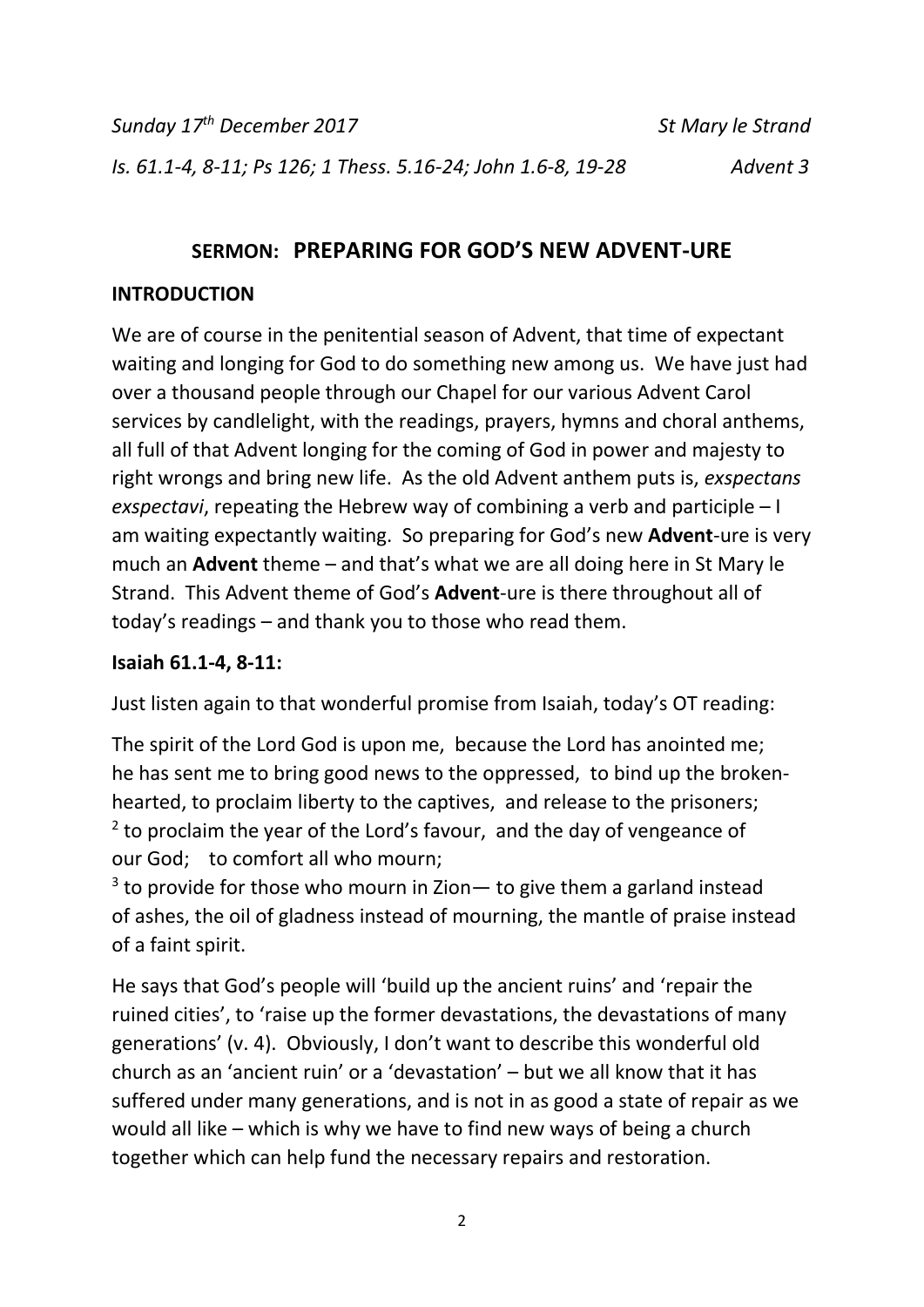But of course, Isaiah also warns us that 'I the Lord love justice, I hate robbery and wrongdoing' (v.8) – which is why everything we do must be according to proper justice – and we must avoid wrongdoing at all times if we are to see this new Advent-ure of God happening here, so that those who come after us, our 'descendants and offspring shall acknowledge that they are a people whom the Lord has blessed' (v.9). Only then can we expect in Advent expectation that God will 'clothe us with the garments of salvation, the robe of righteousness, as a bridegroom decks himself with a garland, and as a bride adorns herself with her jewels' (v. 10). Of course, once again we have to wait, and water the seed and nurture the new growth if we are to see Isaiah's vision be fulfilled, 'as the earth brings forth its shoots, and as a garden causes what is sown in it to spring up, so the Lord God will cause righteousness and praise to spring up before all the nations' (v. 11).

You see – I told you it was an exciting Advent-ure!

### **Ps 126**

There is a similar theme in the Psalm set for today, Ps. 126, that 'the Lord will restore the fortunes of Zion' and 'do great things for us' (vv. 1, 4), which will make us feel like 'those who dream, our mouth filled with laughter and our tongue with songs of joy' (v.2). There is that same image, so often found in Isaiah, of new life coming out of the dry 'river beds of the desert' – when I studied in Israel-Palestine working on my doctorate, I remember so well the dry river beds where we camped in the desert – but how they could burst into greenery, trees, flowers and fruit as soon as any rain came. So the Psalmist comes to us in our tears and pain and anxiety and reassures us that 'those who sow in tears, shall reap with songs of joy. Those who go out weeping, bearing the seed, will come back with shouts of joy, bearing their sheaves with them' (vv. 6-7).

### **1 Thess. 5.16-24**

Paul also encourages his readers to prepare for God's new Advent-ure, 'the coming of our Lord Jesus Christ', for which we must 'abstain from every form of evil', to keep ourselves 'sound and blameless at the coming of our Lord Jesus Christ' as St Paul puts it (5.22-23). But it is not good enough just to avoid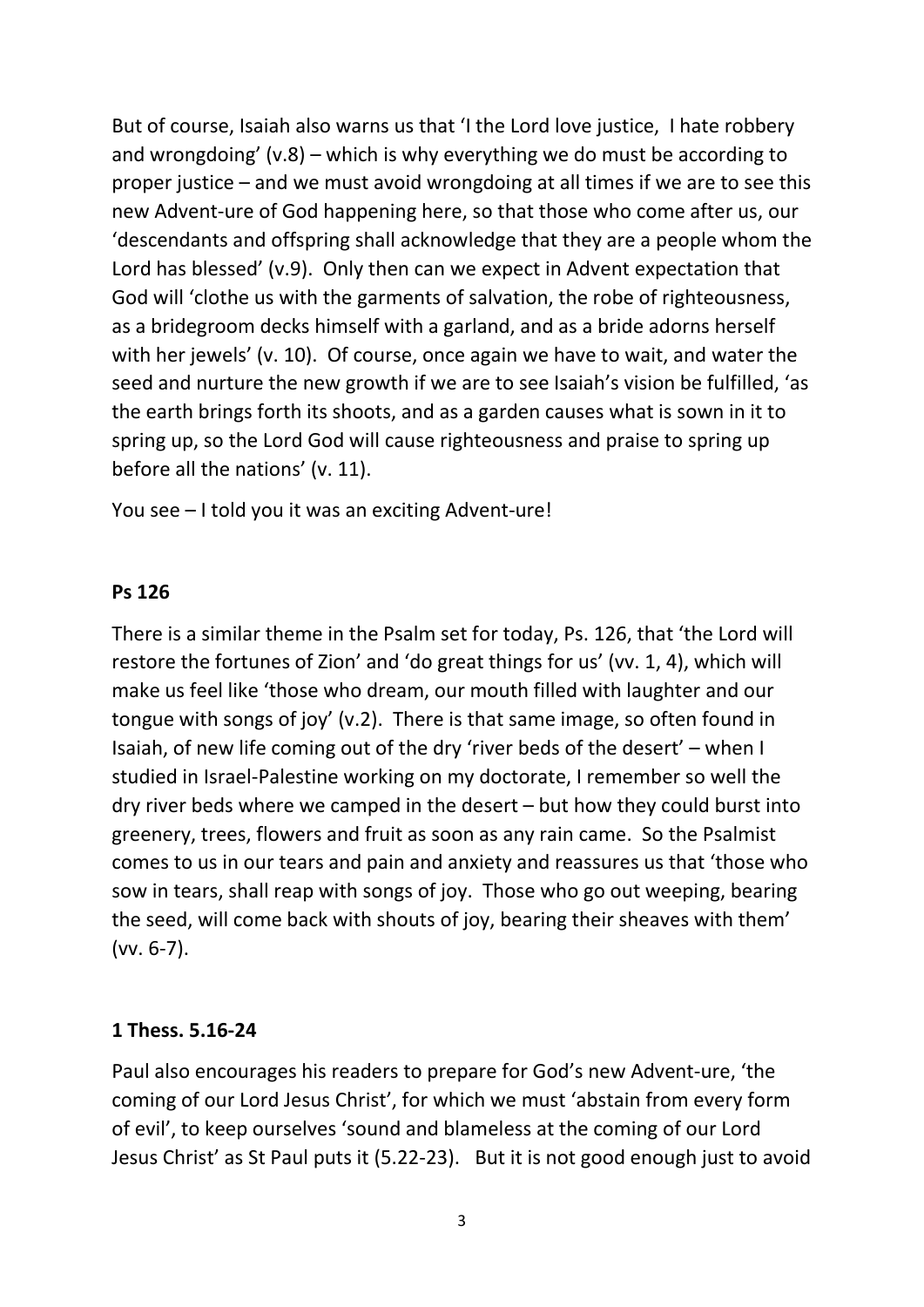these sins, these negative aspects, if we are to realise God's new dream for us: we have to  $16$ Rejoice always,  $17$ pray without ceasing,  $18$ give thanks in all circumstances; for this is the will of God in Christ Jesus for you.' And even more important, he tells us <sup>'19</sup>Do not quench the Spirit.', in other words, Paul says, we must join in with God's new Advent-ure and work with him to see it fulfilled, for '<sup>24</sup>The one who calls you is faithful, and he will do this.' In the end, it is God's job to bring it about, and God's faithfulness to us which will ensure it happens.

#### **John 1.6-8, 19-28**

Finally, and most importantly, we come to this towering figure in our gospel reading, John the Baptist – who comes out of that desert, that wilderness, which Isaiah and the Psalmist talked about with its dry riverbeds, yet which they prophesied would find new life. So now, John appears to proclaim the fulfilment of Isaiah's vision  $-$  to be 'the voice of one crying out in the wilderness, "Make straight the way of the Lord"' (John 1.23). No wonder that the religious authorities wanted to know who he was, and questioned him about his identity and his mission. But both John the evangelist and John the Baptist (too many Johns here!) agree – it is not about him – and similarly, it is never about us. The gospel writer makes it abundantly clear that the Baptist 'was himself not the light, but he came to testify to the light'; instead he was 'sent from God' to be 'a witness to the light.' (1.6-8). So when he is questioned by the authorities, he reiterates time and time again, 'it's not about me', 'No', 'I am not', brilliantly set of course by Orlando Gibbons for the counter-tenor in his well-known Advent anthem, *This is the Record of John*, which so often forms part of our Advent Carol services. There is another coming, a future 'you do not yet know', and we are 'not worthy to untie the thong of his sandal' (1.26-27). Later in this chapter, John the Baptist redirects his own disciples, like Andrew and Philip, to go and follow Jesus as the Lamb of God, as we celebrated on St Andrew's Day recently. He is not bothered when Jesus starts 'taking his business' as it were, when Jesus and his disciples are getting and baptizing new followers (Jn 3.22-23, 25-26). John is only the 'friend of the bridegroom', the best man if you like, whose job it is to stand by the bridegroom and rejoice when his day comes (3.28-29); finally the Baptist sums it all up in that amazing phrase 'he must increase, but I must decrease' (3.30).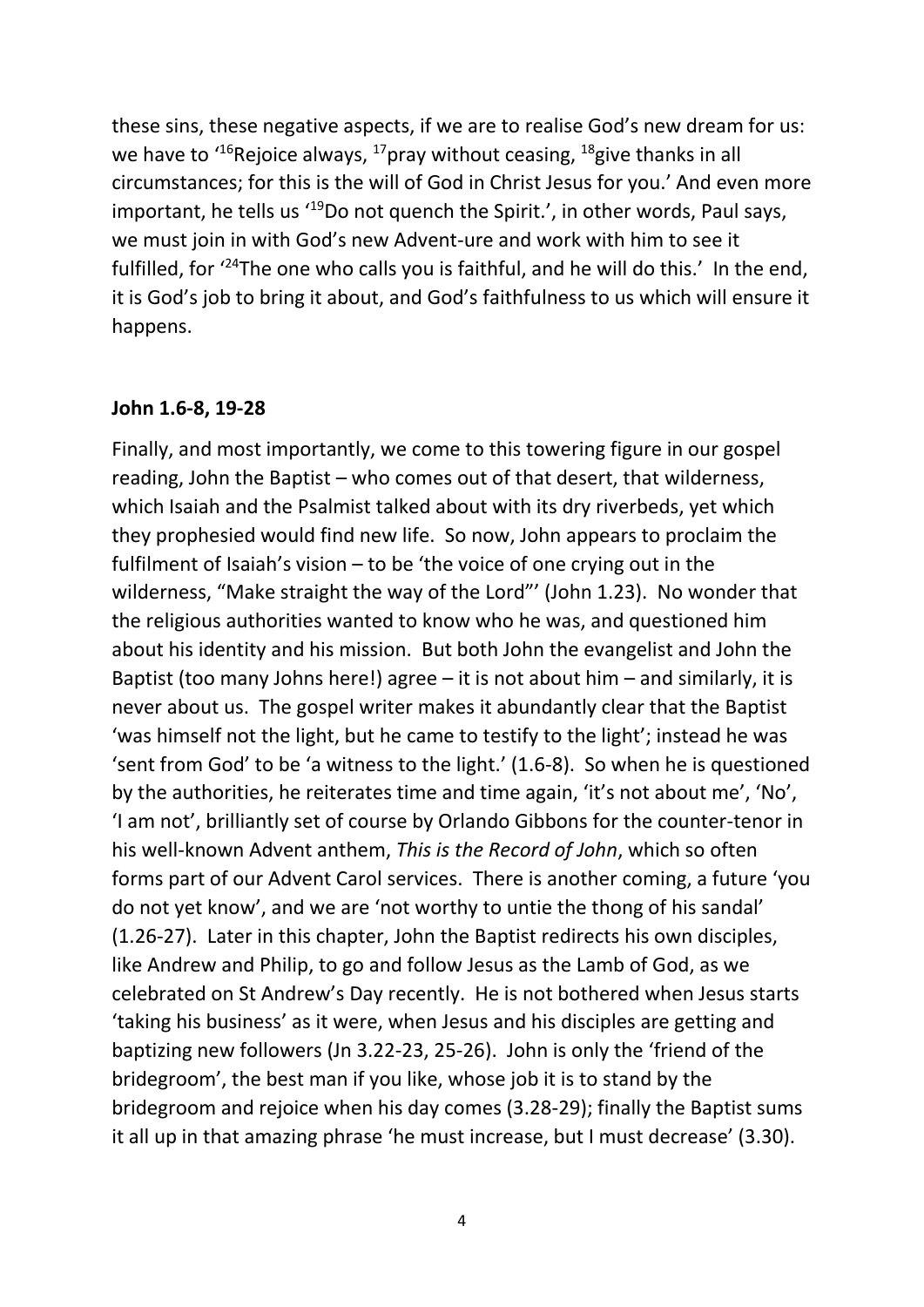So too for us who are friends of the Advent bridegroom – we are not the light, we are to witness to the light, to make the way straight, to make the preparations for God's new Advent-ure; we must not cling on to the old days and the old ways, but stand by the bridegroom and rejoice at what he is doing. It is hard, but we must all pray for the grace to be like John, and say 'he must increase, but we must decrease' (3.30).

### **CONCLUSION**

So this third Sunday in Advent and its readings are remarkably prescient and relevant to the challenges we are facing here in St Mary le Strand, at King's and around the Aldwych. I have already stressed it would be unfair to think that this church is a 'desolation' – but there have certainly been times of desolation for you all over recent decades, when it has been hard to keep it all going. I know that the faithful service of David and Margery, and many others of you in this Sunday congregation – and not forgetting the Thursday congregation either – has been hugely important, which I, and all my colleagues at St Matthew's with Fr Philip and within the university chaplaincies, want to acknowledge. But if we are all to prepare for God's new Advent-ure together, to stop this church falling into the 'ruins' which Isaiah was talking about, we need to work together to find new ways of being church, and new ways of resourcing and funding both the restoration of the church's building and the rebuilding of the church's life and worship here.

That's why I was so pleased with the results of the PCC meeting we had recently, with the unanimous acceptance of the motion proposed by Margery and Akua as churchwardens to move forward into this Advent-ure for the temporary licence and the period of experimenting with several and different new ideas and ways forward. As Martin Sargeant said that night, among various possibilities, this may – or may not – include the Museum of the Bible; actually, I do hope we can find a way to experiment with seeing some of their wonderful artefacts and exhibits in London on a temporary basis. Similarly, I also hope that we can find ways of experimenting with a greater partnership with King's, possibly with lectures, concerts and so forth as well as our Chaplains helping with the services. And then there is all the exciting prospects of the renewal of the whole Aldwych area, restoring the magnificence of Bush House, and the hopes of pedestrianizing some or even all